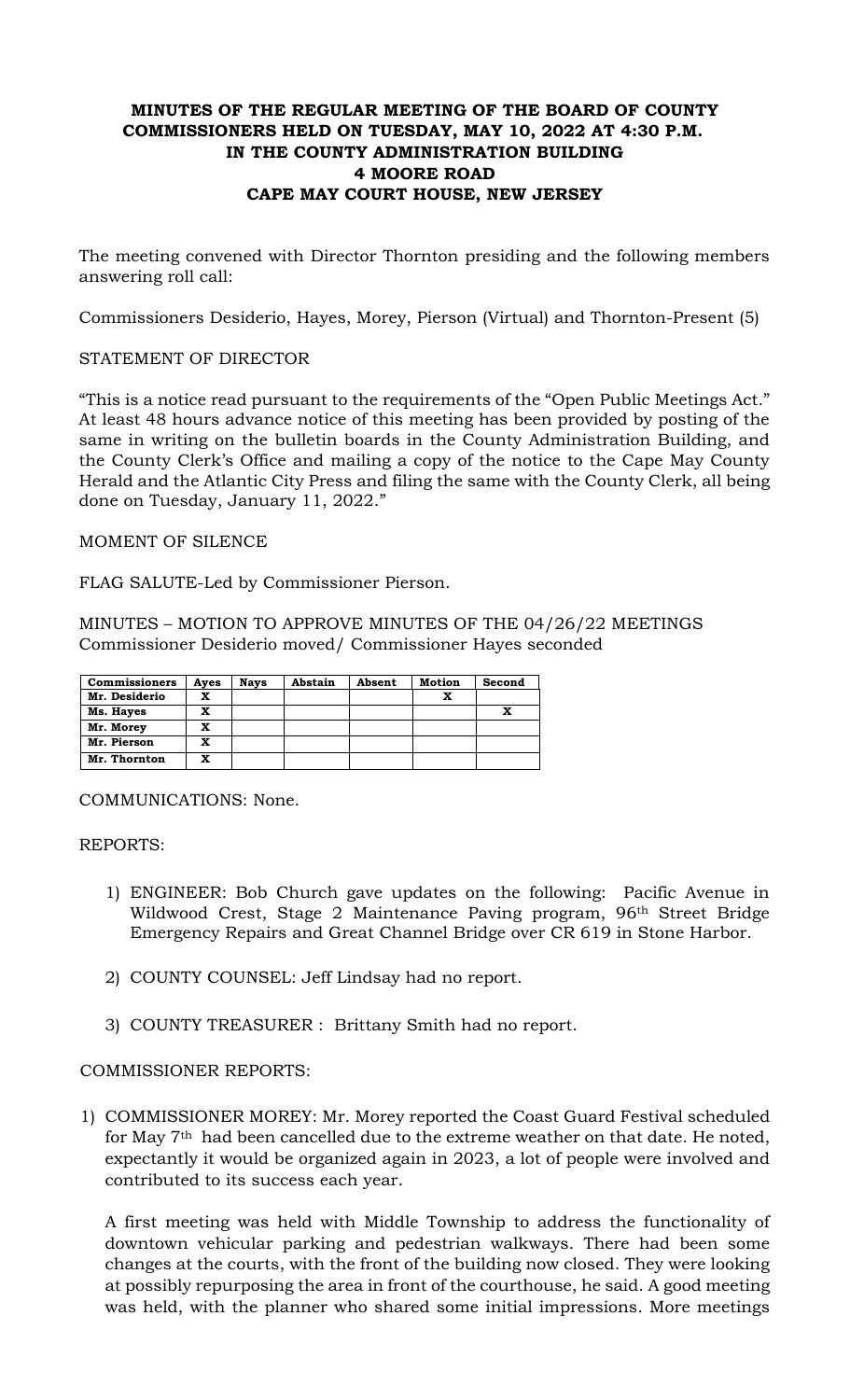would take place between the planner, the mayor and the community to exchange ideas. It would take time to figure out the details, everyone had a different concept of what a downtown should be. He would report back to the Board as more things transpired.

- 2) COMMISSIONER PIERSON: No report.
- 3) COMMISSIONER HAYES: She informed her colleagues of her attendance at the following meetings/events: Working Women's lunch in Ocean City in honor of Kim Style Gallagher with Coastal Marine Piling, CEED Breast Cancer Awareness Walk at the County Park/Zoo and the Annual NJAC Convention in Atlantic City. Director Thornton was presented the Lifetime Achievement Award and Vice-Director Desiderio was honored with the Hall of Fame Award at the NJAC luncheon on Thursday.
- 4) COMMISSIONER DESIDERIO: The Vice-Director thanked Commissioner Hayes for the great job, and everything that she does with NJAC. He acknowledged also; she had the Ocean City Crew Boathouse named in her honor on Sunday afternoon. Commissioner Morey and I were there for the dedication ceremony, he said. It was a great event and quite an honor to have it named after Marie who spearheaded the fight with the DEP, to make it possible for the boathouse to be placed there.

He reported he had represented the Board last night at the VFW Post 1963, in Sea Isle City. The auxiliary was recognized as being the largest and most active VFW auxiliary in the State of New Jersey with over 380 members. They work hard and do a lot of good things, he noted.

He gave an update on the Public Safety Training Center. He reminded how the Cape May County Police Academy was now recognized as one of the top academies in the State of New Jersey. On April 27th they had 47 graduates from the winter SLEO Class II. On April 30<sup>th</sup>, 62 Class II's began training and would graduate before July 4th weekend. At the same time a full-time class with 46 recruits would graduate on June 14th. They were keeping Chief DePaul very busy over there, he finished.

5) COMMISSIONER THORNTON: On Friday, Commissioner Morey and Director Thornton attended the open house at the refurbished Cape May County Chamber of Commerce building. A tour and dedication were done, along with a luncheon.

He congratulated Lenny for making it into the Commissioners Hall of Fame for NJAC. He had been very honored himself; receiving the Lifetime Achievement Award at the conference, he said. He thanked Marie for being the catalyst behind him getting the recognition.

# **RESOLUTIONS:**

# **INTRODUCED BY MR. DESIDERIO, SECONDED BY MS. HAYES**

- 295-22 Resolution authorizing execution of an Intercounty Mutual Aid and Assistance Agreement between entities. (This Resolution authorizes membership in a Mutual Aid and Assistance Agreement with other counties for emergency situations.)
- 296-22 Resolution authorizing execution of a Memorandum of Agreement between the County of Cape May and Township of Middle. (This Resolution authorizes execution of a Memorandum of Agreement between the County of Cape May and Township of Middle for sewer service charges for property known as 355 Court House South Dennis Road, Block 95.06, Lot 30 in the Township of Middle.)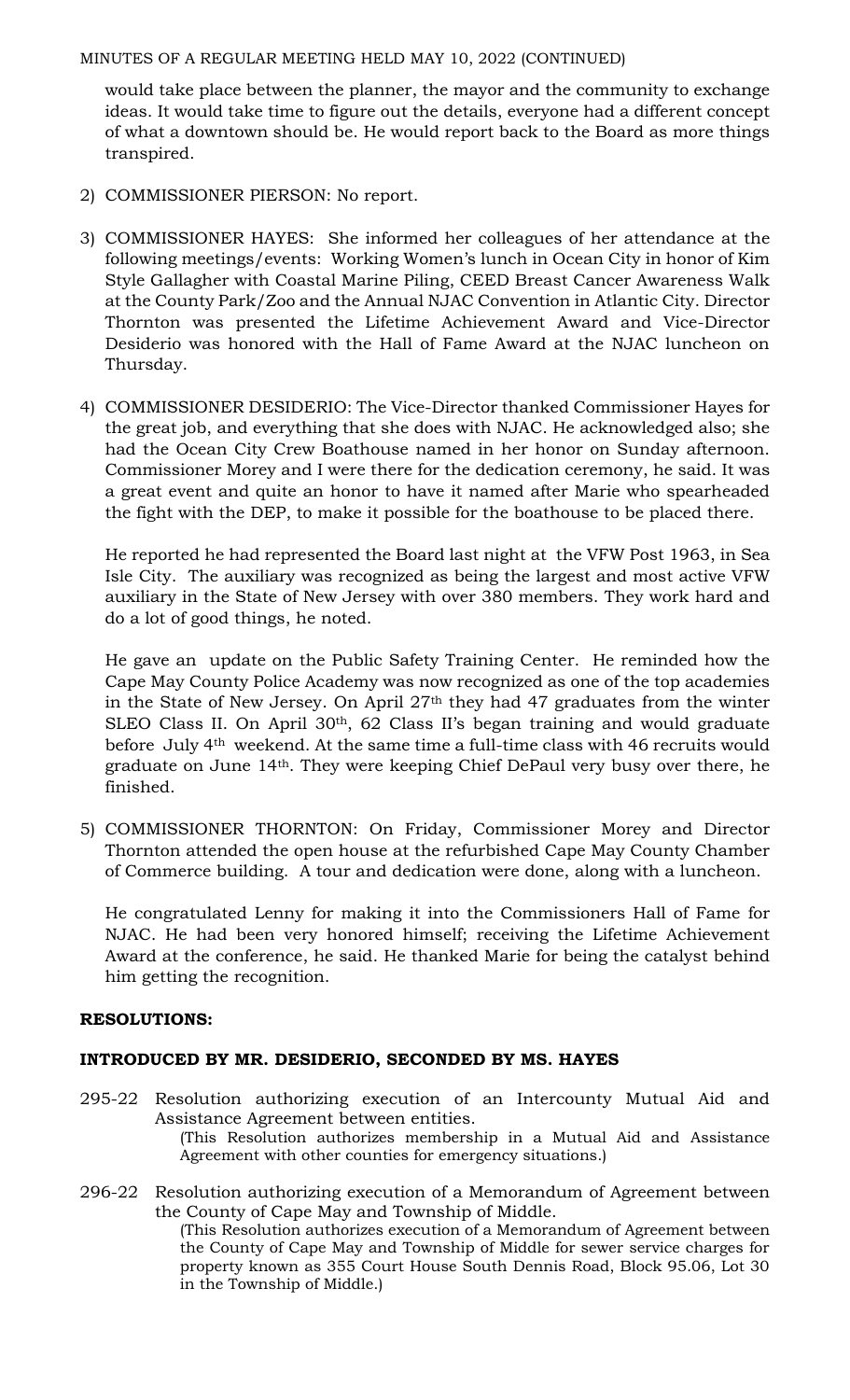297-22 Resolution appointing certain County employees to their permanent position in their respective offices. (Prosecutor)

(This Resolution is appointing County employees to a permanent title from the New Jersey Civil Service Commission based upon a qualifying action*.*)

298-22 Resolution authorizing the dissolution of the Cape May County Culture & Heritage Commission and the creation of the Cape May County Culture & Heritage Advisory Board within the Division of Culture and Heritage within Department of Tourism.

> (This Resolution authorizes the dissolution of the Culture & Heritage Commission and the creation of Culture & Heritage Advisory Board within the Division of Culture and Heritage within the Department of Tourism.)

- 299-22 Resolution adding New Classification for County Employees. (This Resolution establishes the use of additional NJCSC titles, and their salary ranges for County employees by amending Resolution No. 5117-78.)
- 300-22 Resolution authorizing renewal with TDC Specialty Insurance Company for General & Professional Liability for Crest Haven Nursing and Rehabilitation Center in the amount of \$192,803.00.

(This Resolution authorizes renewal of General & Professional Liability Insurance for Crest Haven Nursing and Rehabilitation Center for the term of May 1, 2022 through May 1, 2023.)

301-22 Resolution authorizing renewal with RLI Insurance Company for Patient Trust Fund Bond for Crest Haven Nursing and Rehabilitation Center in the amount of \$1,000.00.

> (This Resolution authorizes renewal of Bond No. RSB4133382 for Crest Haven Nursing and Rehabilitation Center for the term June 18, 2022 through June 18, 2023.)

302-22 Resolution authorizing Change Order No. 2 to Contract No. C1-79 with Aliano Brothers General Contractors, Inc. for construction of Child Advocacy Center in the amount not to exceed \$3,136.00.

> (This Resolution authorizes Change Order No. 2 to Contract No. C1-79 with Aliano Brothers General Contractors, Inc. for electrical work in the amount not to exceed \$3,136.00.)

303-22 Resolution applying to U.S. Department of Justice Bureau of Justice Assistance for the FY22 Bulletproof Vest Partnership Grant in the amount of \$24,400.00.

> (This Resolution authorizes application for grant funding to provide law enforcement with protective armored vests in the amount of \$48,800.00 (\$24,400.00 Federal and \$24,400.00 In-Kind Match.)

304-22 Resolution authorizing the execution of an agreement between the County of Cape May and the Lower Cape May Regional School District Board of Education for the provision of Bus Transportation Services.

(This Resolution authorizes the execution of an Agreement with Lower Cape May Regional School District Board of Education for the provision of bus transportation services to assist in the evacuation of the County in the event of a natural disaster or other emergency.)

| <b>Commissioners</b> | Ayes | <b>Nays</b> | Abstain | Absent | <b>Motion</b> | Second |
|----------------------|------|-------------|---------|--------|---------------|--------|
| Mr. Desiderio        | x    |             |         |        |               |        |
| Ms. Hayes            | x    |             |         |        |               | x      |
| Mr. Morey            | x    |             |         |        |               |        |
| Mr. Pierson          | x    |             |         |        |               |        |
| Mr. Thornton         | x    |             |         |        |               |        |

#### **INTRODUCED BY MR. PIERSON, SECONDED BY MR. MOREY**

305-22 Resolution granting and amending various Leaves of Absence to County Employees.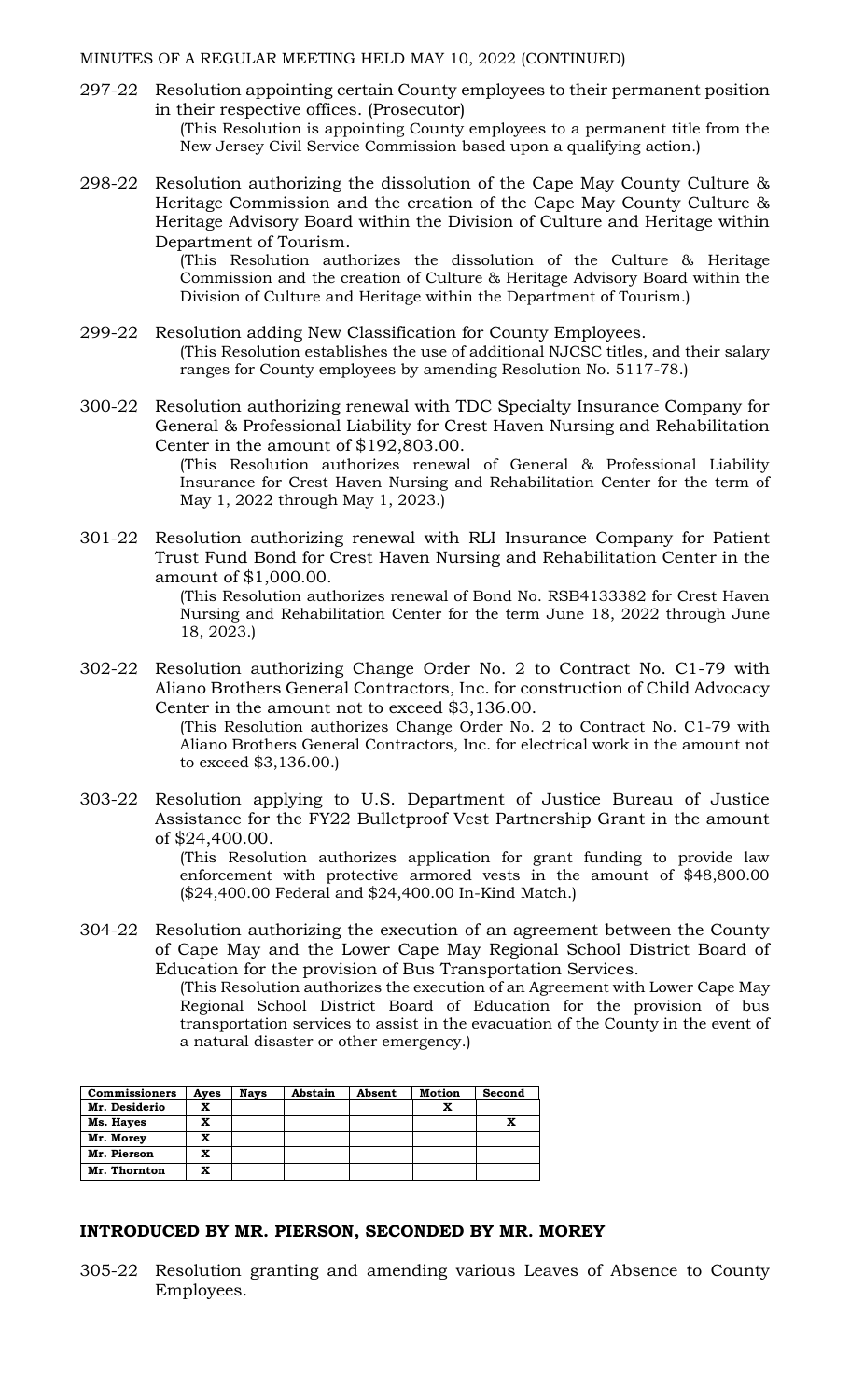(This Resolution authorizes County Employees to be placed on a Leave of Absence in accordance with the County Leave of Absence Policy and the Family Medical Leave Act (FMLA).)

306-22 Resolution celebrating the month of May as Older Americans' Month in Cape May County with the theme "Age My Way".

> (This Resolution celebrates the month of May as Older Americans Month in Cape May County and urges every resident to take time during this month to recognize older adults and the people who serve them as vital parts of our community.)

- 307-22 Resolution appointing certain County employees to their permanent position in their respective offices. (Mosquito Control) (This Resolution is appointing County employees to a permanent title from the New Jersey Civil Service Commission based upon a qualifying action*.*)
- 308-22 Resolution authorizing the write-off of certain accounts receivable at Cape May County Department of Health. (This Resolution authorizes the County's Health Department to write-off uncollectible accounts receivable originating from Environmental Health Services. These matters have been deemed uncollectible dating back from 2016.)
- 309-22 Resolution authorizing Change Order No. 2 to Contract No. C0-35 with Maxim Healthcare Staffing Services, Inc. to provide agency nurse staffing to Crest Haven Nursing and Rehabilitation Center.
	- (This Resolution authorizes Change Order No. 2 to Contract No. C0-35 with Maxim Healthcare Staffing Services, Inc. to reduce the hourly rate for nurse staffing at Crest Haven Nursing & Rehabilitation Center.)
- 310-22 Resolution applying to New Jersey Department of Health for funds to support the Right to Know Program Grant in the amount of \$8,976.00. (This Resolution applies to the State for funds to support the Right to Know Program Grant #EPID23RTK09L for the budget period of 7/1/22 through 6/30/23.)
- 311-22 Resolution accepting Grant Award No. 20SRANJ007 from the Corporation for National and Community Service for the FY2022 Retired Senior Volunteer Program in the amount of \$107,845.00 for the period of April 1, 2022 to March 31, 2023.

(This Resolution accepts a grant award for the FY2022 Retired Senior Volunteer Program for the period  $4/1/22$  to  $3/31/23$  in the amount of Federal \$66,953.00, Local Cash Match \$40,892.00, and excess of \$6,701.00.)

312-22 Resolution amending the 2022 Budget for the FY22 Retired Senior Volunteer Program in the amount of \$66,953.00.

(This Resolution amends the 2022 Budget in the amount of \$66,953.00, with County matching funds of \$40,892.00, for a total of \$107,845.00, funding to be utilized to cover administrative costs and the placement of volunteers within the community to meet specific needs related to health, independent living and transportation.)

313-22 Resolution accepting 6.2% Federal Medicaid Assistance Percentage (FMAP) funding from New Jersey Department of Human Services in the amount of \$703,752.70.

> (This Resolution accepts 6.2% Federal Medicaid Assistance Percentage (FMAP) funding in the amount of \$703,752.70.)

314-22 Resolution amending the 2022 Budget for Enhanced Federal Medicaid Assistance Percentage.

(This Resolution amends the 2022 Budget in the amount of \$703,752.70 for Enhanced Federal Medicaid Assistance Percentage funding.)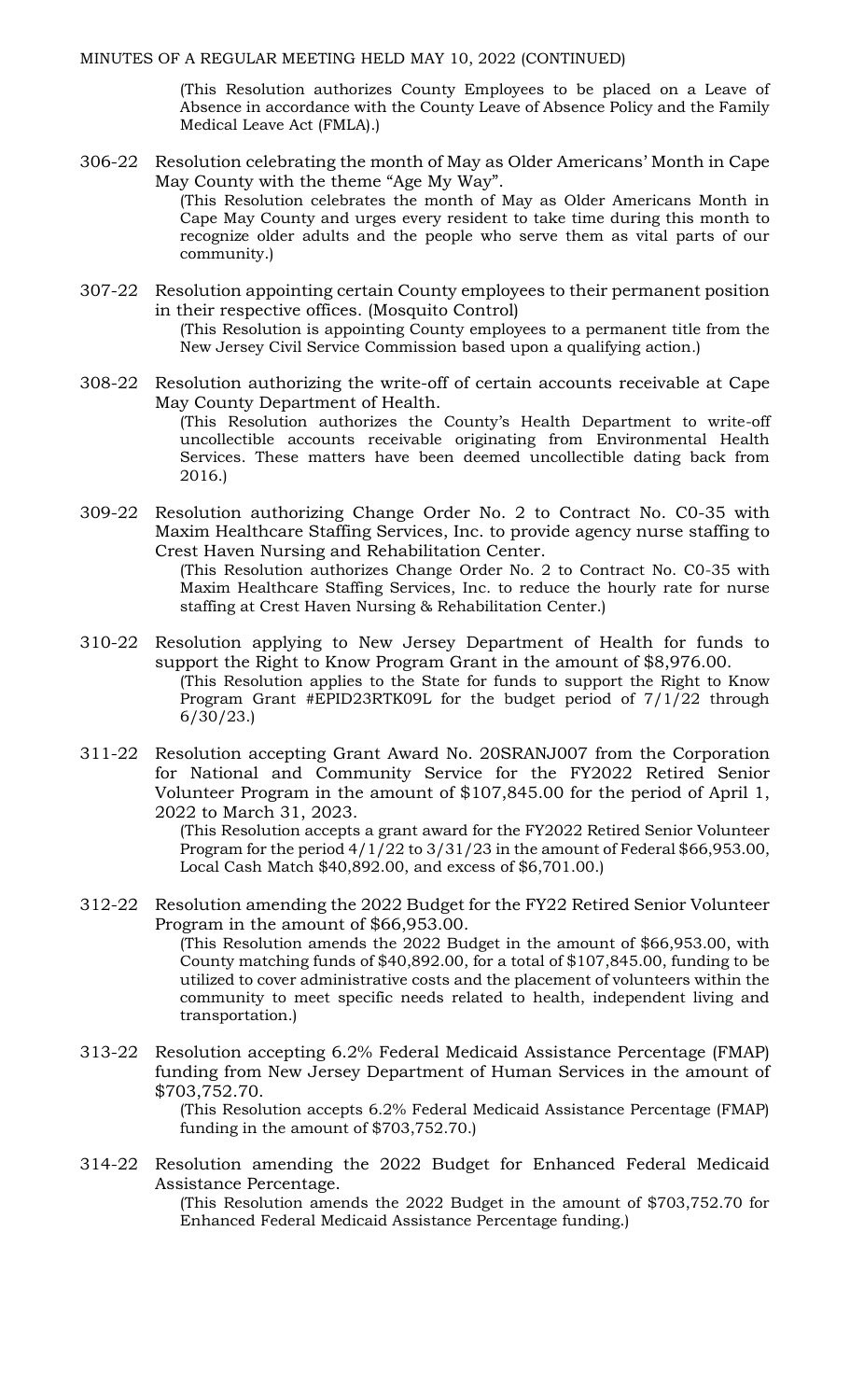| <b>Commissioners</b> | Ayes | <b>Nays</b> | Abstain | Absent | Motion | Second |
|----------------------|------|-------------|---------|--------|--------|--------|
| Mr. Desiderio        | x    |             |         |        |        |        |
| Ms. Hayes            | x    |             |         |        |        |        |
| Mr. Morey            | x    |             |         |        |        |        |
| Mr. Pierson          | X    |             |         |        |        |        |
| Mr. Thornton         | x    |             |         |        |        |        |

### **INTRODUCED BY MS. HAYES, SECONDED BY MR. DESIDERIO**

315-22 Resolution supplementing the 2022 Salary Resolution and approving appointments and salaries. (This Resolution authorizes the hiring of new County employees, temporary

assignment pay, salary changes or corrections, title changes and promotions of County employees when applicable.)

316-22 Resolution authorizing the Board to hold a meeting excluding the public on May 10, 2022, at 3:30 p.m. or as soon thereafter as possible or as practicable. Matters falling within attorney-client privilege, pursuant to N.J.S.A. 10:4-12(b)(7), and personnel matters, pursuant to N.J.S.A. 10:4- 12(b)(8).

> (This Resolution authorizes the Board of County Commissioners to conduct a meeting excluding the public at the stated time in accordance with the Open Public Meetings Act, N.J.S.A. 10:4-1, et seq.)

317-22 Resolution authorizing Application and Indemnification Agreement with Cape Express Soccer Club for use of County Park East for youth soccer practice.

> (This Resolution permits use of the soccer field located at County Park East by Cape Express Soccer Club.)

318-22 Resolution approving Application and Indemnification Agreement with Cape May County Technical School District for use of County Park East Tennis Courts by the Tennis Club.

> (This Resolution permits use of the tennis courts located at County Park East by the Cape May County Technical High School Tennis Club during the months of May and June 2022.)

319-22 Resolution reconfirming Resolution No. 294-22 adopted April 26, 2022. (This Resolution reconfirms and ratifies the following Resolution as adopted by the Board of County Commissioners at a regular meeting held on April 26, 2022: Resolution No. 294-22: opposing the State Board of Education Revised New Jersey Student Learning Standards for Comprehensive Health and Physical Education on Sex Education.)

| <b>Commissioners</b> | Ayes | <b>Navs</b> | Abstain | Absent | Motion | Second |
|----------------------|------|-------------|---------|--------|--------|--------|
| Mr. Desiderio        | x    |             |         |        |        |        |
| Ms. Hayes            | x    |             |         |        |        |        |
| Mr. Morey            | x    |             |         |        |        |        |
| Mr. Pierson          | x    |             |         |        |        |        |
| Mr. Thornton         | x    |             |         |        |        |        |

#### **INTRODUCED BY MR. MOREY, SECONDED BY MR. PIERSON**

320-22 Resolution reappointing members to the Cape May County Open Space Review Board.

> (This Resolution authorizes the reappointment of Cornelius R. Byrne, Jr. and David Craig to the Open Space Review Board; terms to expire June 1, 2025.)

321-22 Resolution authorizing the use of competitive contracting to provide Professional Construction Engineering Services for Beach Avenue (CR604) Resurfacing Improvements, City of Cape May.

(This Resolution authorizes the use of competitive contracting process pursuant to N.J.S.A. 40A:11-4.1(3)i for selecting consultants for professional construction engineering services.)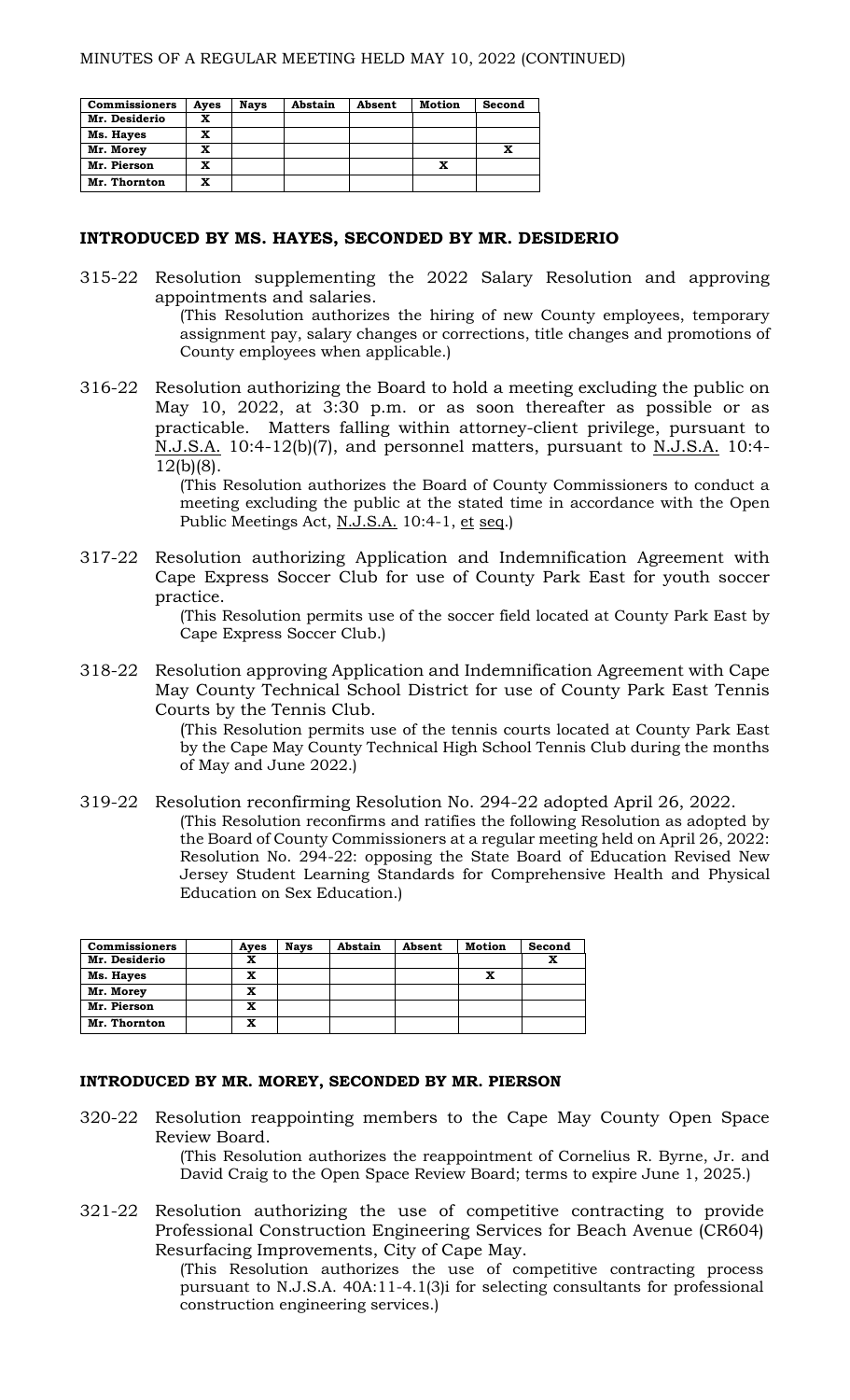- 322-22 Resolution authorizing the use of competitive contracting to provide Professional Construction Engineering Services for Tyler Road (CR611) Resurfacing Improvements, Borough of Woodbine, and Township of Dennis. (This Resolution authorizes the use of competitive contracting process pursuant to N.J.S.A. 40A:11-4.1(3)i for selecting consultants for professional construction engineering services.)
- 323-22 Resolution authorizing an Indemnification Agreement among Green Whales, Inc., Cape May County Bridge Commission and the County of Cape May for the NJ 3 Bridges Run on May 7, 2022.

(This Resolution authorizes Green Whales, Inc. to conduct a race involving the use of bridges and roads owned by the Bridge Commission and the County, respectively.)

324-22 Resolution accepting proposal of Stantec Consulting Services Inc. in the amount of \$99,948.98 for Professional Engineering Services for Resurfacing of Pittsburgh Avenue (CR622), City of Cape May.

(This Resolution accepts the proposal of Stantec Consulting Services, Inc. in the amount of \$99,948.98. Stantec Consulting Services, Inc. is one of the consultants in the professional engineering pool of consultants established by the Fair and Open Process.)

325-22 Resolution closing the contract and accepting the work of Colliers Engineering & Design for Professional Construction Engineering Services for Avalon Boulevard (CR601) over Ingram's Thorofare Bridge Deck Reconstruction.

(This Resolution accepts the work and closes the contract.)

- 326-22 Resolution accepting the work and closing the contract of Stantec Consulting Services Inc. for Professional Traffic Engineering Services for 2018 Pavement Marking Improvement Program. (This Resolution accepts the work and closes the contract.)
- 327-22 Resolution accepting the work and closing the contract of Stantec Consulting Services Inc. for Professional Traffic Engineering Services for 2017 Pavement Marking Improvement Program. (This Resolution accepts the work and closes the contract.)
- 328-22 Resolution authorizing application for Road Opening Permit to Asphalt Paving Systems, Inc. for Third Avenue (CR619), Borough of Stone Harbor. (This Resolution authorizes Asphalt Paving Systems to install a new gravity sewer, on Third Avenue (CR619), Borough of Stone Harbor between 104<sup>th</sup> and 103rd Streets. Work will be completed promptly.)
- 329-22 Resolution amending Resolution No. 358-20 memorializing emergency declaration condition for the repair of the southwest bascule web and exterior cover plate at the 96<sup>th</sup> Street Bridge over Great Channel (Str. No. 0500-006) in the Township of Middle and Borough of Stone Harbor for a not to exceed amount of \$1,485,130.40 and to authorize the County to engage a contractor and construction engineer to make repairs.

(This Resolution includes the final ceiling amount not to exceed \$1,485,130.40 for an emergency repair to the 96<sup>th</sup> Street Bridge for work completed.)

330-22 Resolution accepting the proposal of Urban Engineers, Inc. to provide Professional Engineering Services in the amount of \$254,407.00 for Marshallville Road (CR632) Bridge Replacement with a Pedestrian Bridge, Township of Upper.

> (This Resolution accepts the proposal of Urban Engineers, Inc. to provide Professional Engineering Services associated with Marshallville Road (CR632) Bridge Replacement with a Pedestrian Bridge, Township of Upper. Urban Engineers, Inc. is one of the consultants in the professional general engineering pool of consultants established by the Fair and Open Process.)

331-22 Resolution awarding Contract No. C2-82 to Burns Construction Consulting, LLC, to provide Owner's Representation Services for the construction of a Multi-Tenant Technology Building at the Cape May County Airport.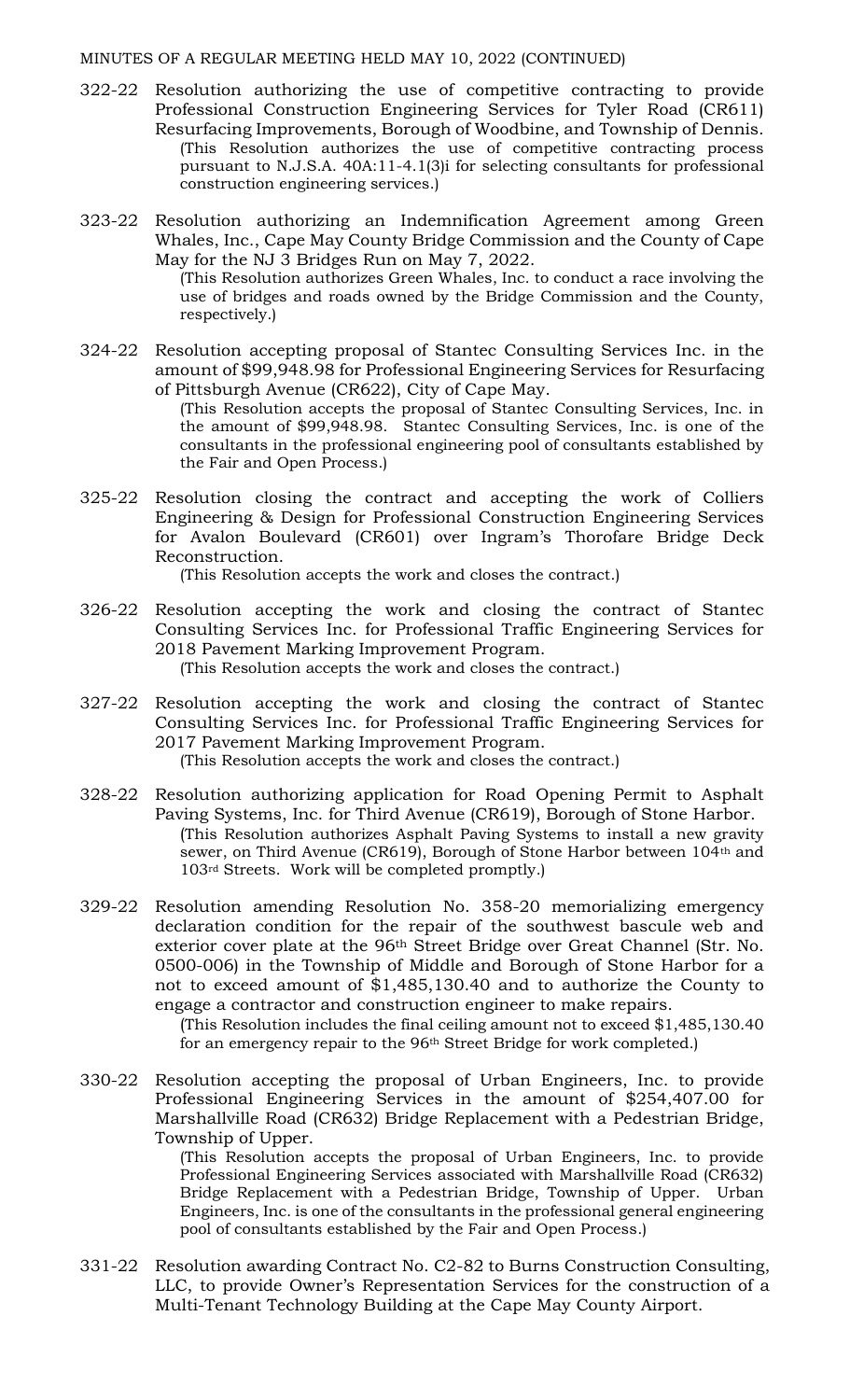(This Resolution awards Contract No. C2-82 to Burns Construction Consulting, LLC, to provide Owner's Representative Services for the construction of a Multi-Tenant Technology Building at the Cape May County Airport commencing May 11, 2022, expiring upon project completion and closeout pursuant to N.J.S.A. 40A:11-15(9) in an amount not to exceed \$399,555.00.)

332-22 Resolution authorizing execution of an Access and Remediation Agreement with Jersey Central Power & Light Company.

> (This Resolution authorizes execution of an agreement with Jersey Central Power & Light Company to provide access to a portion of Lafayette Street for purposes of remediation.)

| <b>Commissioners</b> | Ayes | <b>Nays</b> | Abstain | Absent | Motion | Second |
|----------------------|------|-------------|---------|--------|--------|--------|
| Mr. Desiderio        |      |             |         |        |        |        |
| Ms. Hayes            |      |             |         |        |        |        |
| Mr. Morey            |      |             |         |        |        |        |
| Mr. Pierson          |      |             |         |        |        |        |
| Mr. Thornton         |      |             |         |        |        |        |

333-22 Resolution determining the Form and other details of not to exceed \$10,100,000 General Obligation Bonds of the County of Cape May, State of New Jersey, and providing for its sale to the New Jersey Infrastructure Bank pursuant to the New Jersey Transportation Infrastructure Bank Financing Program.

| <b>Commissioners</b> | Ayes | <b>Nays</b> | Abstain | Absent | Motion | Second |
|----------------------|------|-------------|---------|--------|--------|--------|
| Mr. Desiderio        |      |             |         |        |        |        |
| Ms. Hayes            |      |             |         |        | x      |        |
| Mr. Morey            |      |             |         |        |        |        |
| Mr. Pierson          |      |             |         |        |        |        |
| Mr. Thornton         |      |             |         |        |        |        |

### **INTRODUCTION TO CAPITAL ORDINANCE 1-22**

**CAPITAL ORDINANCE PROVIDING FOR THE ACQUISITION AND INSTALLATION OF CAPITAL EQUIPMENT FOR VARIOUS COUNTY-OWNED FACILITIES, IN AND FOR THE COUNTY OF CAPE MAY, STATE OF NEW JERSEY; AND APPROPRIATING \$1,000,000 THEREFOR FROM THE COUNTY'S CAPITAL IMPROVEMENT FUND TO PAY FOR THE COST THEREOF**

**WHEREAS**, the County of Cape May, State of New Jersey (the "County"), wishes to undertake the acquisition and installation of capital equipment for various County-owned facilities throughout the County including, but not limited to, Heating, Ventilation and Air Conditioning Systems at the County Administration Building, the Health Department, Crest Haven Nursing Home, the County Court House and various County Libraries (\$1,000,000); also including all work, materials, equipment, labor and appurtenances necessary therefor or incidental thereto (collectively, the "Capital Improvements"); and

**WHEREAS**, the costs of said Capital Improvements are estimated to be \$1,000,000; and

**WHEREAS**, the County Board of County Commissioners desires to authorize the

appropriation and expenditure of \$1,000,000 to undertake the aforesaid Capital Improvements.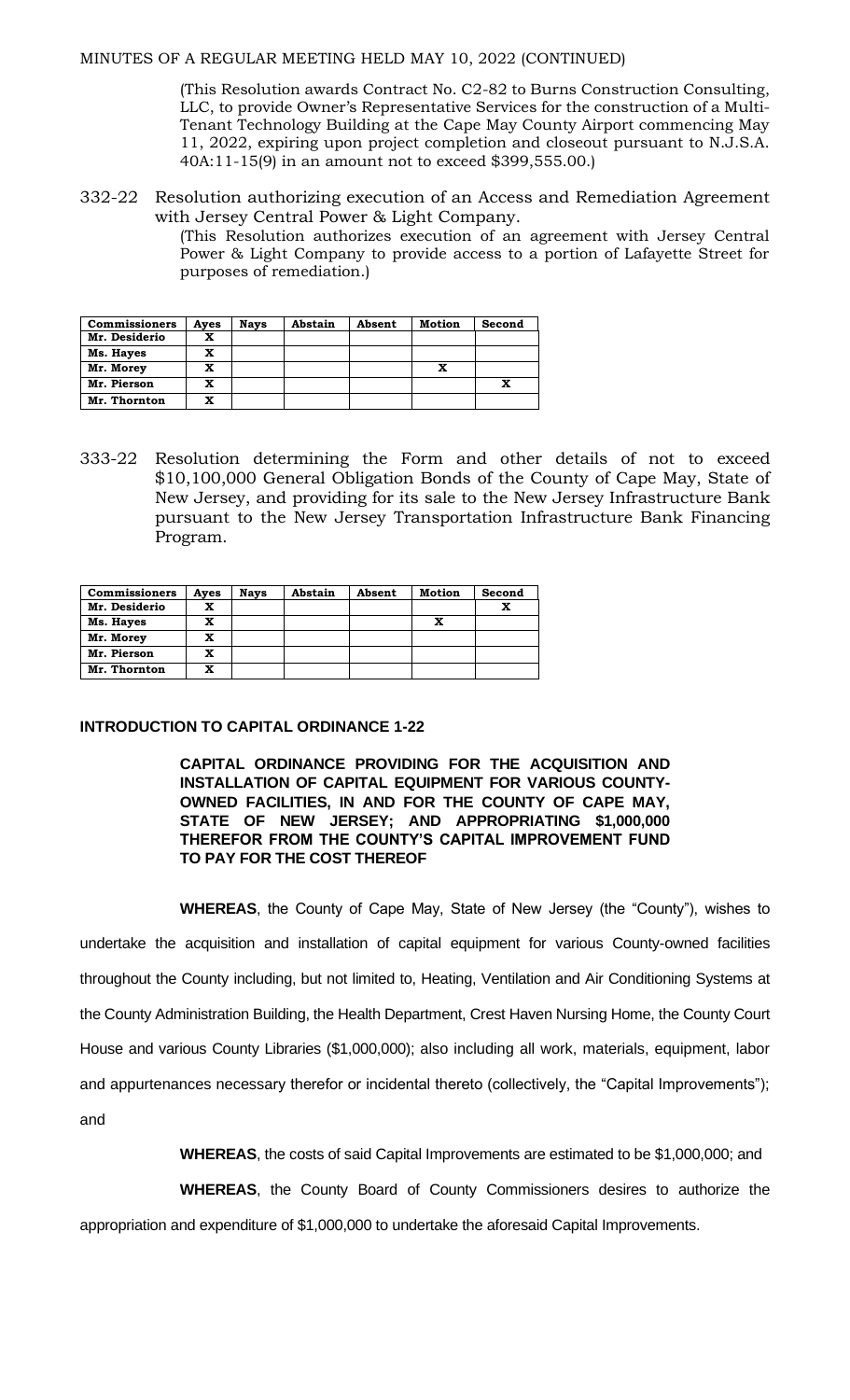**BE IT ORDAINED AND ENACTED BY THE BOARD OF COUNTY COMMISSIONERS OF THE COUNTY OF CAPE MAY, STATE OF NEW JERSEY** (a majority of the full membership thereof affirmatively concurring)**, AS FOLLOWS**:

**SECTION 1.** The capital improvements or purposes described in Section 1(A) of this capital ordinance are hereby authorized as general capital improvements to be undertaken by the County.

> (A) There is hereby appropriated the amount of \$1,000,000 from the County's Capital Improvement Fund to undertake the acquisition and installation of capital equipment for various County-owned facilities throughout the County including, but not limited to, Heating, Ventilation and Air Conditioning Systems at the County Administration Building, the Health Department, Crest Haven Nursing Home, the County Court House and various County Libraries (\$1,000,000); also including all work, materials, equipment, labor and appurtenances necessary therefor or incidental thereto.

**SECTION 2.** The Commissioner Director, County Administrator and County Treasurer/Chief Financial Officer and any other official/officer of the County is each hereby authorized and directed to execute, deliver and perform any agreement necessary to undertake the improvements or purposes set forth herein and to effectuate any transaction contemplated hereby.

**SECTION 3.** The capital budget of the County is hereby amended to conform with the provisions of this capital ordinance to the extent of any inconsistency herewith and a resolution in the form promulgated by the Local Finance Board showing full detail of the amended capital budget and capital programs as approved by the Director of the Division of Local Government Services, New Jersey Department of Community Affairs is on file in the office of the Clerk and is available for public inspection.

**SECTION 4.** Capital terms used herein and not otherwise defined, shall have the meanings ascribed to such terms in the preamble to this capital ordinance.

**SECTION 5.** This ordinance shall take effect in accordance with applicable law.

### **ADOPTED ON FIRST READING DATED: MAY 10, 2022**

**KEVIN LARE, Administrator/Clerk of the Board of County Commissioners**

| <b>Commissioners</b> | Ayes | <b>Nays</b> | Abstain | Absent | <b>Motion</b> | Second |
|----------------------|------|-------------|---------|--------|---------------|--------|
| Mr. Desiderio        | x    |             |         |        | x             |        |
| Ms. Hayes            | x    |             |         |        |               |        |
| Mr. Morey            | x    |             |         |        |               |        |
| Mr. Pierson          | X    |             |         |        |               |        |
| Mr. Thornton         | x    |             |         |        |               |        |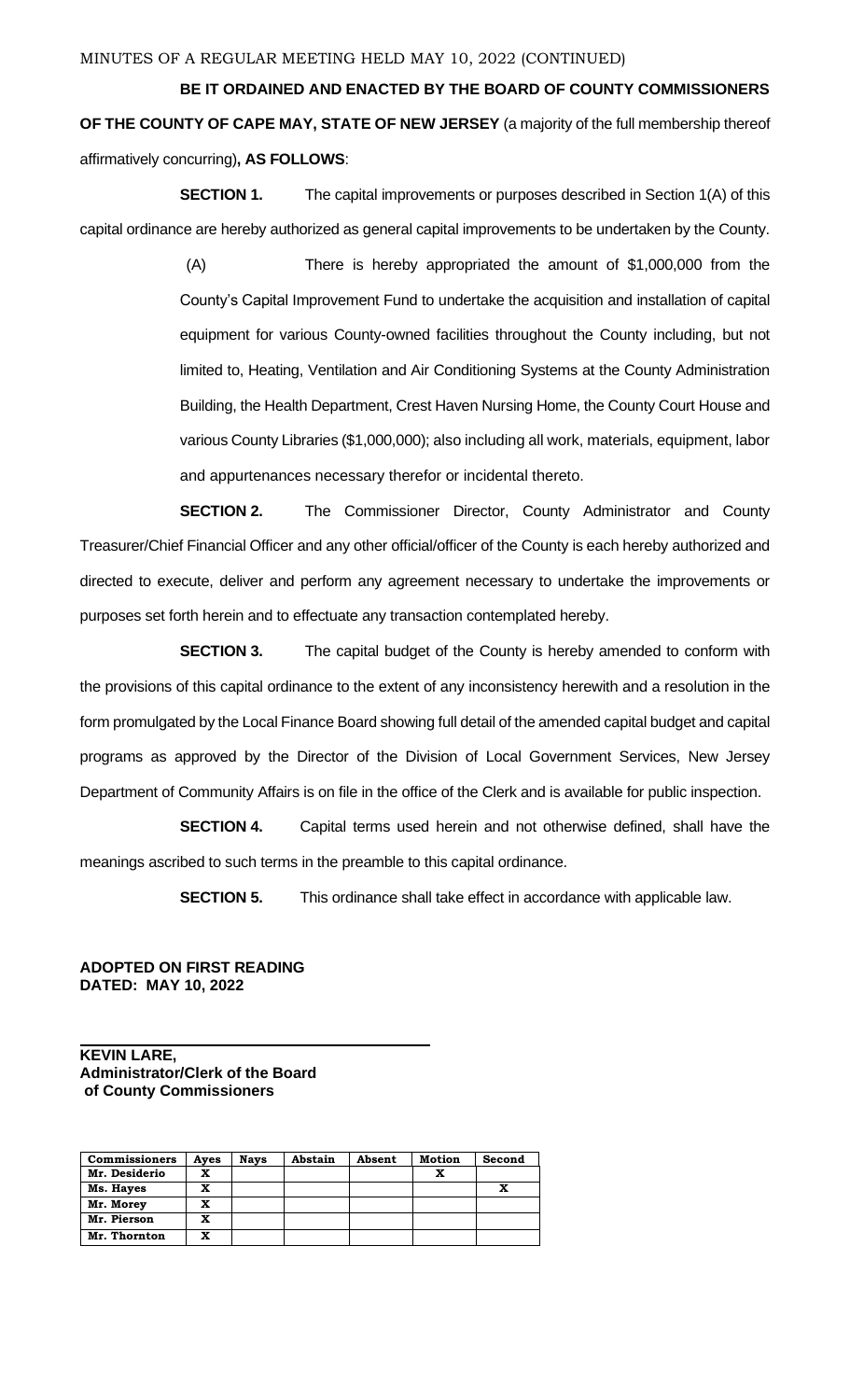#### **INTRODUCTION TO BOND ORDINANCE 5-22**

**BOND ORDINANCE PROVIDING FOR VARIOUS IMPROVEMENTS TO AND RENOVATION OF THE FRANKLIN STREET SCHOOL IN THE CITY OF CAPE MAY TO CONVERT TO THE CAPE MAY CITY BRANCH OF THE CAPE MAY COUNTY LIBRARY, BY AND IN THE COUNTY OF CAPE MAY, STATE OF NEW JERSEY; APPROPRIATING \$11,400,000 THEREFOR (INCLUDING A GRANT FROM THE STATE OF NEW JERSEY AND CONTRIBUTION FROM THE CITY OF CAPE MAY IN THE AGGREGATE AMOUNT OF \$5,447,081) AND AUTHORIZING \$5,952,919 BONDS OR NOTES OF THE COUNTY TO FINANCE PART OF THE COSTS THEREOF**

**BE IT ORDAINED AND ENACTED BY THE BOARD OF COUNTY COMMISSIONERS OF THE COUNTY OF CAPE MAY, STATE OF NEW JERSEY** (not less than two-thirds of all the members thereof affirmatively concurring), **AS FOLLOWS**:

**SECTION 1.** The improvements or purposes described in Section 3 of this bond ordinance are hereby authorized to be undertaken by the County of Cape May, State of New Jersey (the "County") as general improvements. For said improvements or purposes stated in Section 3, there is hereby appropriated the sum of \$11,400,000, which sum includes a \$2,000,000 contribution from the City of Cape May (the "Local Contribution"), a \$3,447,081 grant received or expected to be received from the State of New Jersey pursuant to the Library Construction Bond Act (the "Grant"). Pursuant to N.J.S.A. 40A:2-11(c), as amended and supplemented, no down payment is required for the improvements or purposes set forth in Section 3(a) hereof, as a portion of such project is expected to be funded by the Grant.

**SECTION 2.** For the financing of said improvements or purposes described in Section 3 hereof, and to meet the part of the \$11,400,000 appropriation not provided for by application hereunder of the Local Contribution and the Grant, negotiable bonds of the County are hereby authorized to be issued in the principal amount of \$5,952,919 pursuant to the Local Bond Law, N.J.S.A. 40A:2-1 et seq., as amended and supplemented (the "Local Bond Law"). In anticipation of the issuance of said bonds and to temporarily finance said improvements or purposes, negotiable notes of the County in a principal amount not exceeding \$5,952,919 are hereby authorized to be issued pursuant to and within the limitations prescribed by said Local Bond Law.

**SECTION 3. (a)** The improvements hereby authorized and purposes for the financing of which said bonds or notes are to be issued are the various improvements to and renovation of Franklin Street School in the City of Cape May to convert to the Cape May City Branch of the Cape May County Library, and all associated site work, furniture, fixtures and equipment and any other related improvements and also including, as applicable, preparation of plans and specifications, permits, bid documents, and contract administration; and all work, materials, equipment, labor and appurtenances necessary therefor or incidental thereto.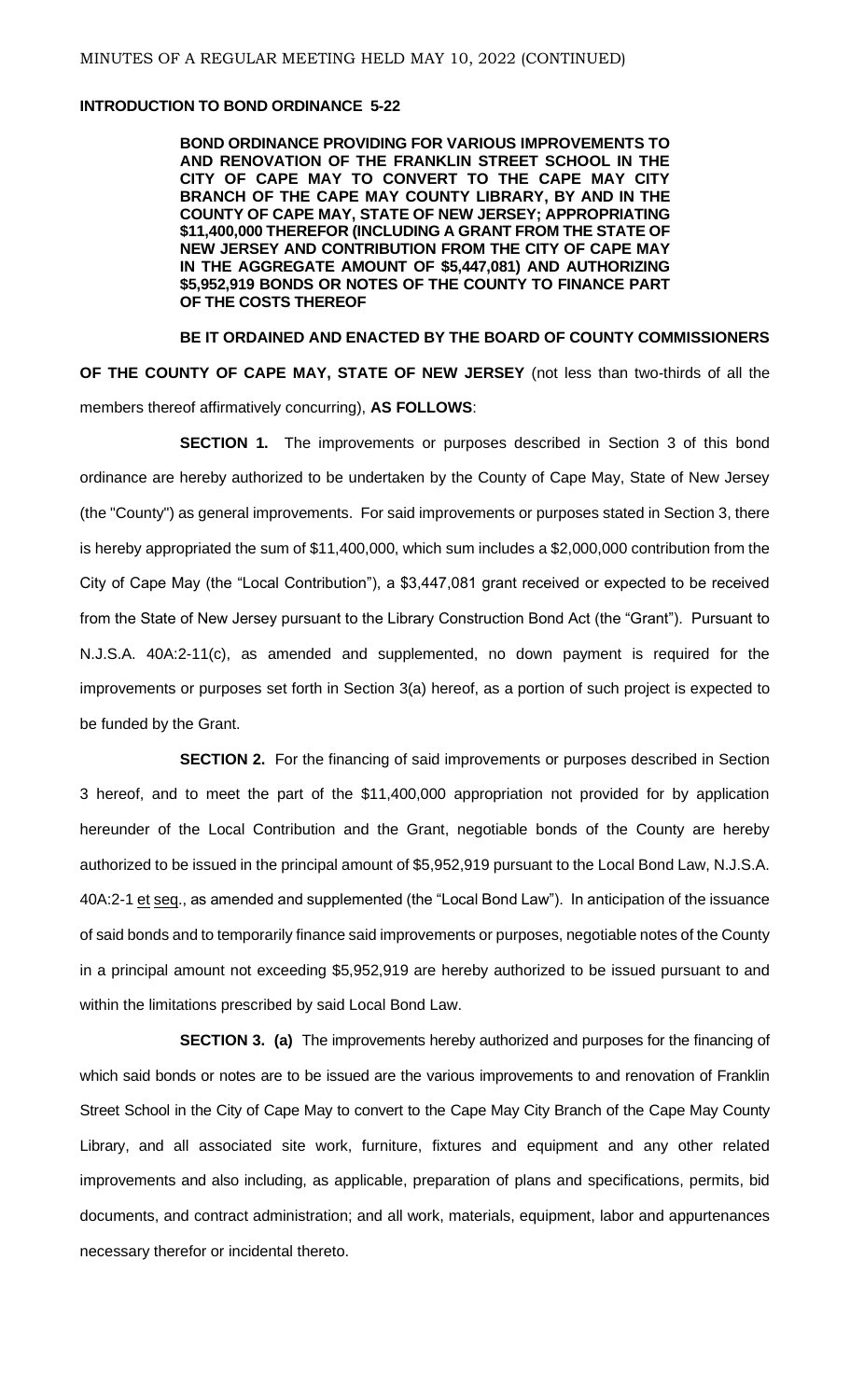**(b)** The aggregate estimated maximum amount of bonds or notes to be issued for said improvements or purposes is \$5,952,919.

**(c)** The aggregate estimated cost of said improvements and purposes is \$11,400,000, the excess thereof over the said estimated maximum amount of bonds or notes to be issued therefor is comprised of the Local Contribution and the Grant.

**SECTION 4.** Except for the Local Contribution and the Grant, in the event the United States of America, the State of New Jersey, and/or a private entity make a loan, contribution or grantin-aid to the County for the improvements or purposes authorized hereby and the same shall be received by the County prior to the issuance of the bonds or notes authorized in Section 2 hereof, then the amount of such bonds or notes to be issued shall be reduced by the amount so received from the United States of America, the State of New Jersey, and/or a private entity. Except for the Local Contribution and the Grant, in the event, however, that any amount so loaned, contributed or granted by the United States of America, the State of New Jersey, and/or a private entity, including the Grant and Local Contribution, shall be received by the County after the issuance of the bonds or notes authorized in Section 2 hereof, then such funds shall be applied to the payment of the bonds or notes so issued and shall be used for no other purpose.

**SECTION 5.** All bond anticipation notes issued hereunder shall mature at such times as may be determined by the Chief Financial Officer, provided that no note shall mature later than one (1) year from its date unless such bond anticipation notes are permitted to mature at such later date in accordance with applicable law. The notes shall bear interest at such rate or rates and be in such form as may be determined by the Chief Financial Officer. The Chief Financial Officer shall determine all matters in connection with the notes issued pursuant to this bond ordinance, and the signature of the Chief Financial Officer upon the notes shall be conclusive evidence as to all such determinations. All notes issued hereunder may be renewed from time to time in accordance with the provisions of the Local Bond Law. The Chief Financial Officer is hereby authorized to sell part or all of the notes from time to time at a public or private sale and to deliver them to the purchaser thereof upon receipt of payment of the purchase price and accrued interest thereon from their dates to the date of delivery thereof. The Chief Financial Officer is directed to report in writing to the governing body at the meeting next succeeding the date when any sale or delivery of the notes pursuant to this bond ordinance is made. Such report must include the principal amount, the description, the interest rate, the maturity schedule of the notes so sold, the price obtained and the name of the purchaser.

**SECTION 6.** The capital budget of the County is hereby amended to conform with the provisions of this bond ordinance, and to the extent of any inconsistency herewith, a resolution in the form promulgated by the Local Finance Board showing full detail of the amended capital budget and capital programs, as approved by the Director of the Division of Local Government Services, New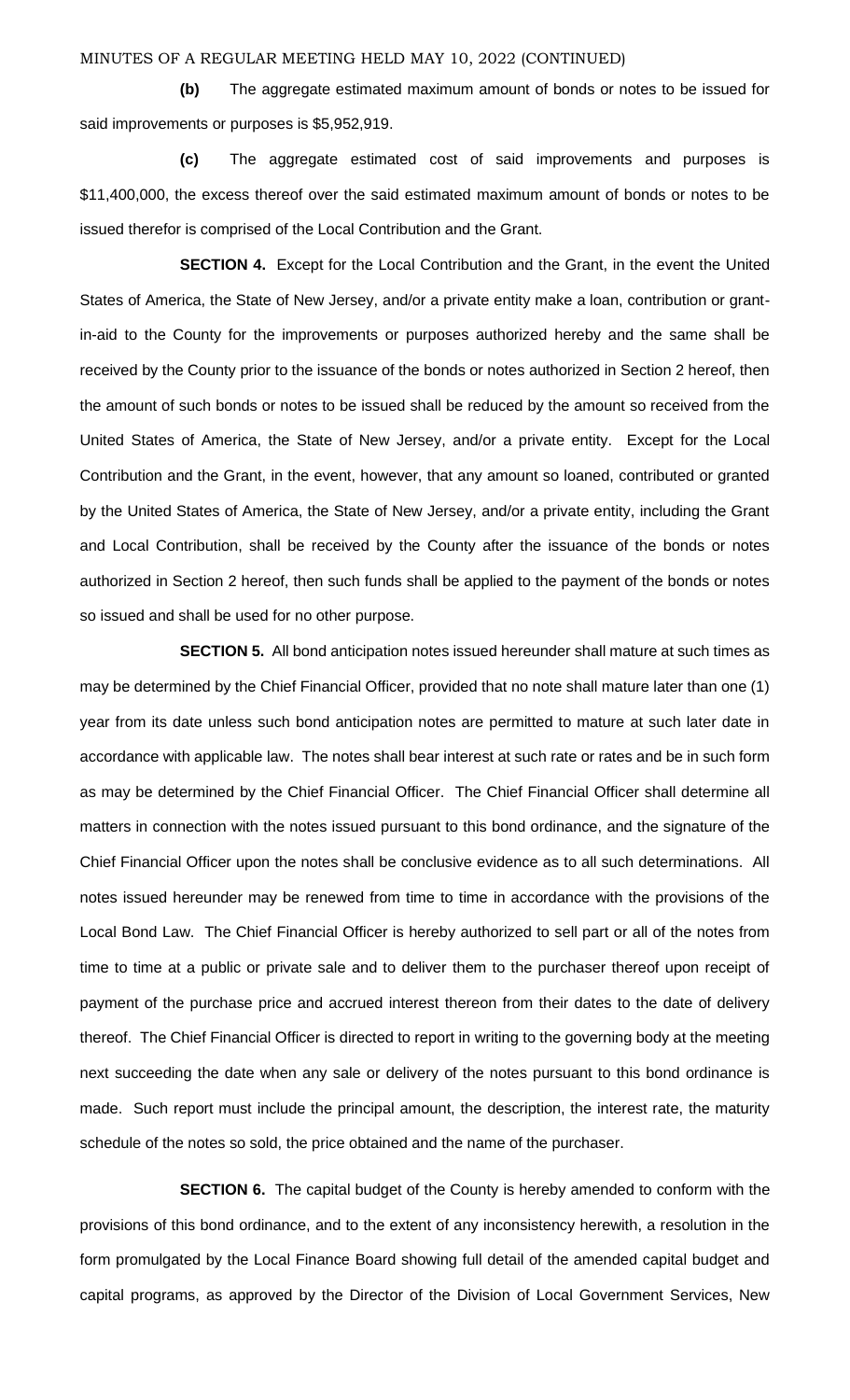Jersey Department of Community Affairs, will be on file in the office of the Administrator/Clerk of the Board of County Commissioners and will be available for public inspection.

**SECTION 7.** The following additional matters are hereby determined, declared, recited and stated:

**(a)** The improvements or purposes described in Section 3 of this bond ordinance are not current expenses and are improvements or purposes which the County may lawfully undertake as general improvements, and no part of the cost thereof has been or shall be specially assessed on property specially benefited thereby.

**(b)** The average period of usefulness of said improvements or purposes within the limitations of said Local Bond Law, according to the reasonable life thereof computed from the date of said bonds authorized by this bond ordinance, is 30 years.

**(c)** The supplemental debt statement required by the Local Bond Law has been duly made and filed in the Office of the Administrator/Clerk of the Board of County Commissioners of the County and a complete executed duplicate thereof has been filed in the Office of the Director of the Division of Local Government Services, New Jersey Department of Community Affairs, and such statement shows that the gross debt of the County as defined in the Local Bond Law is increased by the authorization of the bonds or notes provided for in this bond ordinance by \$5,952,919 and the said obligations authorized by this bond ordinance will be within all debt limitations prescribed by said Local Bond Law.

**(d)** An aggregate amount not exceeding \$2,250,000 for items of expense listed in and permitted under section 20 of the Local Bond Law is included in the estimated cost indicated herein for the improvements or purposes hereinbefore described.

**SECTION 8.** The full faith and credit of the County are hereby pledged to the punctual payment of the principal of and the interest on the debt obligations authorized by this bond ordinance. The debt obligations shall be direct, unlimited obligations of the County, and the County shall be obligated to levy *ad valorem* taxes upon all the taxable property within the County for the payment of the principal of such debt obligations and the interest thereon without limitation as to rate or amount.

**SECTION 9.** The County hereby declares the intent of the County to issue the bonds or bond anticipation notes in the amount authorized in Section 2 of this bond ordinance and to use proceeds to pay or reimburse expenditures for the costs of the purposes described in Section 3 of this bond ordinance. This Section 9 is a declaration of intent within the meaning and for purposes of Treasury Regulations §1.150-2 or any successor provisions of federal income tax law.

**SECTION 10.** The Chief Financial Officer is hereby authorized to prepare and to update from time to time as necessary a financial disclosure document to be distributed in connection with the sale of obligations of the County and to execute such disclosure document on behalf of the County.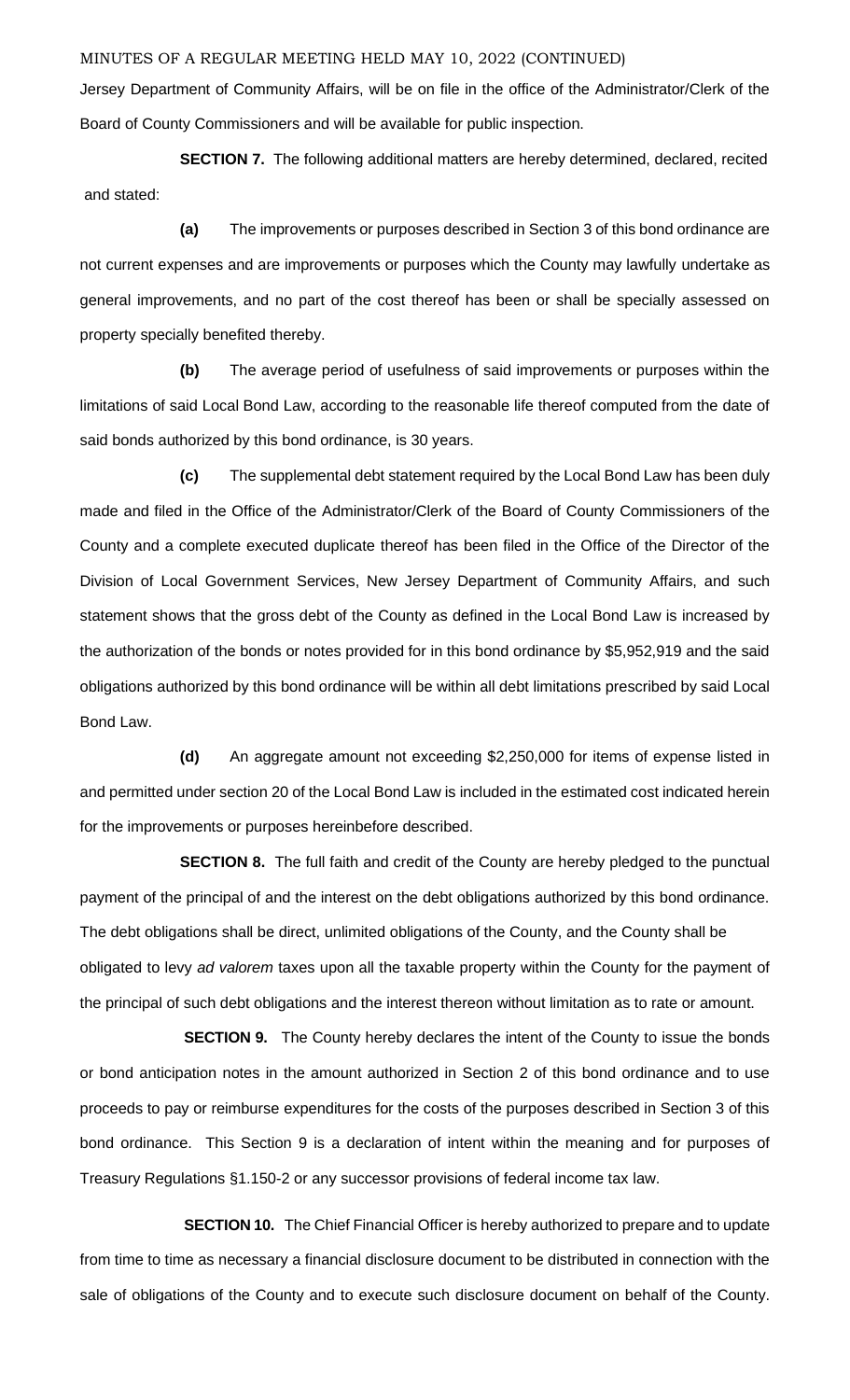The Chief Financial Officer is further authorized to enter into the appropriate undertaking to provide secondary market disclosure on behalf of the County pursuant to Rule 15c2-12 of the Securities and Exchange Commission (the "Rule") for the benefit of holders and beneficial owners of obligations of the County and to amend such undertaking from time to time in connection with any change in law, or interpretation thereof, provided such undertaking is and continues to be, in the opinion of a nationally recognized bond counsel, consistent with the requirements of the Rule. In the event that the County fails to comply with its undertaking, the County shall not be liable for any monetary damages, and the remedy shall be limited to specific performance of the undertaking.

**SECTION 11.** The County covenants to maintain the exclusion from gross income under section 103(a) of the Code, of the interest on all bonds and notes issued under this ordinance.

**SECTION 12.** The Board of Chosen Freeholders (now the Board of County Commissioners) adopted Resolution Number 1040-19 (the "Library Shared Services Resolution") on October 22, 2019 and in connection therewith, the County entered into a Shared Services Agreement by and between County, the Cape May County Library Commission and the City of Cape May (the "Library Shared Services Agreement") providing for, among other things, an agreement as to the improvements or purposes set forth herein, including but not limited to, the construction of the library. The Library Shared Services Resolution and the Library Shared Services Agreement provides that the County would provide not to exceed \$2,300,000 for improvements or purposes set forth herein, including but not limited to, the construction of the library (the "County Library Contribution"). The County hereby amends the not to exceed amount of the County Library Contribution from \$2,300,000 to \$5,952,919 that was originally set forth in the Library Shared Services Resolution for improvements or purposes set forth herein, including but not limited to, the construction of the library, and hereby authorizes and directs the Commissioner Director or the Commissioner Vice Director to negotiation, execute and approve an amendment to the Library Shared Services Agreement to, among other things, amend the County Library Contribution not to exceed amount from \$2,300,000 to \$5,952,919. The Commissioner Director, the Commissioner Vice Director, the County Administrator, the Chief Financial Officer, the Clerk of the Board of County Commissioners and any other County official are each hereby authorized and directed to execute and deliver such documents as are necessary to undertake the improvements or purposes set forth herein, including but not limited to, the Library Shared Services Agreement, and to take such actions or refrain from such actions as are necessary for the undertaking of the improvements or purposes set forth herein and any and all actions taken heretofore with respect to the improvements or purposes set forth herein, the Library Shared Services Resolution and the Library Shared Services Agreement are hereby ratified and confirmed.

**SECTION 13.** This bond ordinance will be considered for final adoption after a public hearing thereon at a meeting of the Board of County Commissioners of the County. The Administrator/Clerk of the Board of County Commissioners of the County is hereby authorized and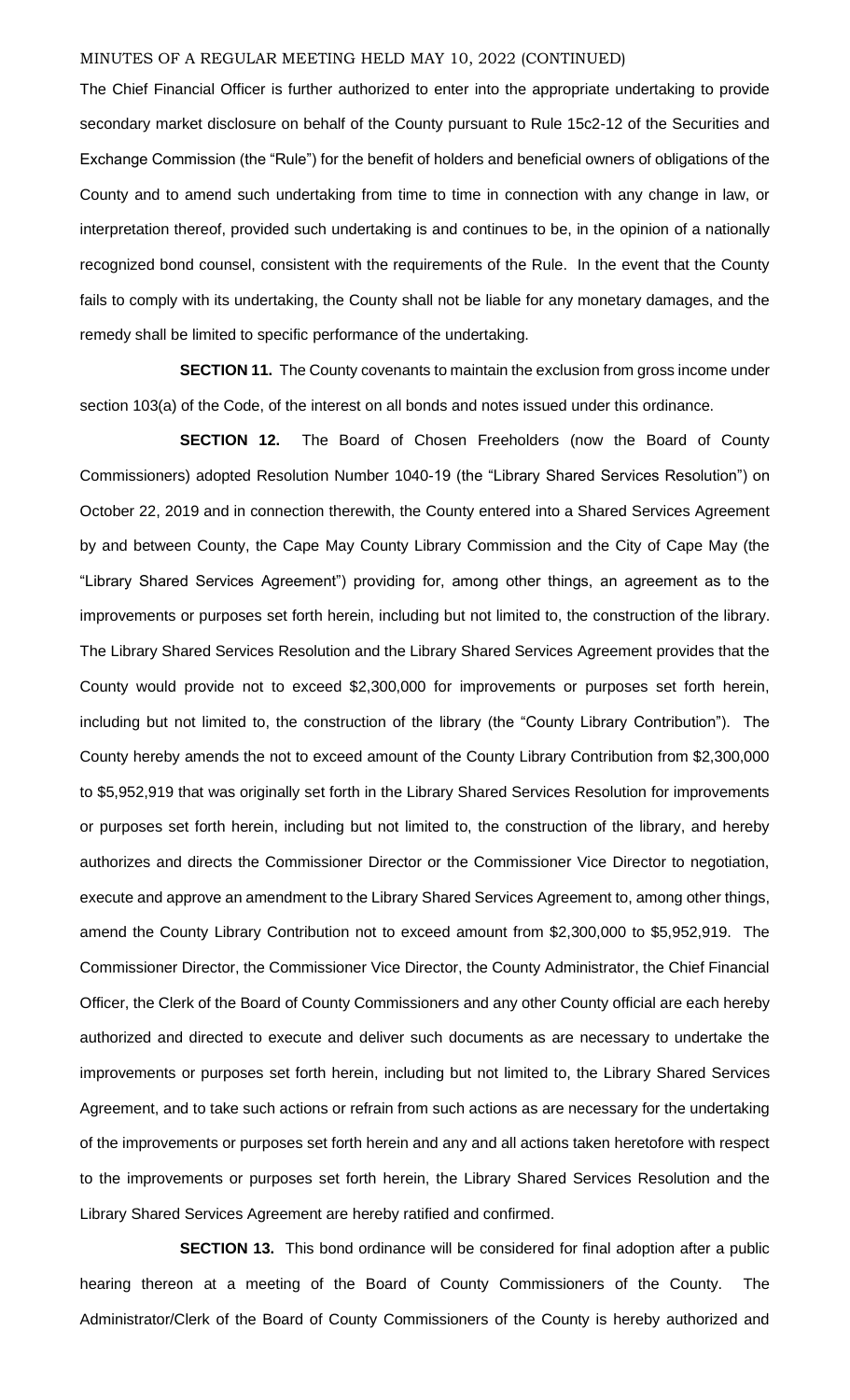directed to arrange for the publication of this bond ordinance in full after introduction upon first reading

and after final adoption in an authorized newspaper of the County, such publications to be in accordance

with the requirements of the Local Bond Law.

**SECTION 14.** This bond ordinance shall take effect twenty (20) days after the first

publication thereof after final adoption, as provided by the Local Bond Law.

**ADOPTED ON FIRST READING DATED: MAY 10, 2022**

## **KEVIN LARE, Administrator/Clerk of the Board of County Commissioners**

| <b>Commissioners</b> | Aves | <b>Nays</b> | Abstain | Absent | <b>Motion</b> | Second |
|----------------------|------|-------------|---------|--------|---------------|--------|
| Mr. Desiderio        | x    |             |         |        |               | x      |
| Ms. Hayes            | x    |             |         |        | x             |        |
| Mr. Morey            | x    |             |         |        |               |        |
| Mr. Pierson          | x    |             |         |        |               |        |
| Mr. Thornton         | x    |             |         |        |               |        |

# **Addition:**

334-22 Capital Budget Amendment

| <b>Commissioners</b> | Ayes | <b>Nays</b> | Abstain | Absent | <b>Motion</b> | Second |
|----------------------|------|-------------|---------|--------|---------------|--------|
| Mr. Desiderio        | x    |             |         |        |               |        |
| Ms. Hayes            | x    |             |         |        | x             |        |
| Mr. Morey            | x    |             |         |        |               |        |
| Mr. Pierson          | x    |             |         |        |               |        |
| Mr. Thornton         | x    |             |         |        |               |        |

MOTION TO PAY BILLS:

Commissioner Desiderio moved/ Commissioner Hayes seconded

| <b>Commissioners</b> | Ayes | <b>Nays</b> | Abstain | Absent | <b>Motion</b> | Second |
|----------------------|------|-------------|---------|--------|---------------|--------|
| Mr. Desiderio        | x    |             |         |        |               |        |
| Ms. Hayes            | x    |             |         |        |               |        |
| Mr. Morey            | X    |             |         |        |               |        |
| Mr. Pierson          | x    |             |         |        |               |        |
| Mr. Thornton         | x    |             |         |        |               |        |

PUBLIC COMMENTS-Dan Mihal, a resident of Cape May Court House, urged the Board to consider additional signage and/or a traffic light at Oyster and Shunpike Roads in Middle Township. A recent fatal car accident in the area prompted him to attend the meeting and request something be done. Adding to his concern, 21 new homes were under construction in the vicinity which would soon bring more traffic through the intersection, he said. A brief discussion ensued with the County Engineer describing various remedies that would be applicable to the intersection and the nearby curve in the road.

ADJOURN: 5:25 P.M.